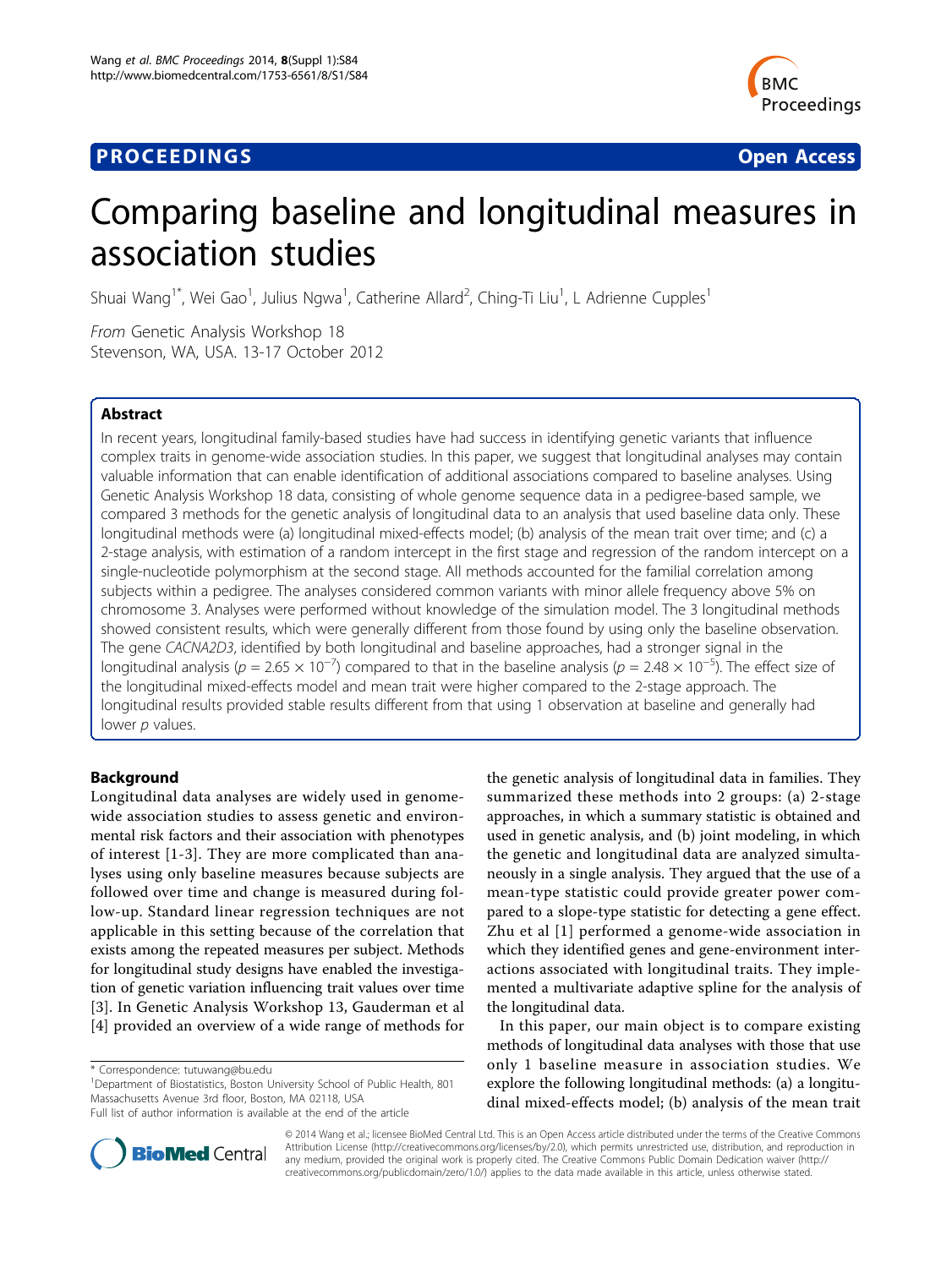over time; and (c) a 2-stage analysis, with estimation of a random intercept in the first stage and regression of the random intercept on a single-nucleotide polymorphism (SNP) in the second stage. These longitudinal methods use statistics that capture the level of a trait, such as a mean, to detect genetic associations as opposed to methods that focus on the change in the trait over time, such as a slope. Despite the strengths and integrated approach of a longitudinal mixed model, its implementation is very computer-intensive because of its complex structure. Therefore, the main motivation for trying some "simpler" alternative longitudinal models, such as analysis of the mean trait over time and a 2-stage analysis, is to see if they can serve as good substitutes with equally good performance.

## Methods

## Study subjects and phenotype

We used real phenotype data collected in the San Antonio Family Heart Study, including sex, age, year of examination, systolic and diastolic blood pressure, use of antihypertensive medications, and tobacco smoking at up to 4 time points for 939 subjects in 20 pedigrees. Of the 939 participants, 244 attended only 1 exam; for the remaining subjects, the median follow-up time was 11 years with a median gap time between assessments of 5 years. We analyzed 2 continuous traits: systolic blood pressure (SBP) and diastolic blood pressure (DBP). For participants on medication, we imputed both SBP and DBP to mimic what their unmedicated values would be. If a subject was on medications at an exam, we imputed the blood pressure at this exam to be the average blood pressure of all observations with higher values among those of the same gender and  $\pm$  10 years of the age of the subject. We performed a preliminary analysis to select covariates for both SBP and DBP. Variables significantly associated ( $p < 0.05$ ) with SBP or DBP were selected. For SBP, we adjusted for age, sex, and tobacco smoking. For DBP, we adjusted for age, sex, tobacco smoking, and centered age squared.

#### Genetic data

The genetic data from Genetic Analysis Workshop 18 (GAW18) consisted of whole genome sequence data in a pedigree-based sample with longitudinal phenotype data for hypertension and related traits. A total of 26.8 million SNPs were identified in the 483 individuals. After eliminating 19 outlier individuals who failed to meet SNP quality control criteria such as fractions and ratio of homogeneous and heterogeneous sites and fraction of novel SNPs, 24 million SNPs passed support vector machine and indel proximity filters. Genotype calls cleaned of mendelian errors and dosages were provided for 959 individuals (464 directly sequenced and the rest imputed) for 8,348,674 locations in the genome.

A majority of the SNPs were rare variants; 51% had a minor allele frequency (MAF) below 1%. As suggested by GAW18 leaders, all analyses for this current paper were based on 402,985 common variants (MAF ≥5%) of chromosome 3 only, accounting for around one-third of the total number of variants on the chromosome.

## Statistical analyses

#### Baseline association analysis

For comparison with the methods that used the longitudinal data, we applied a baseline association analysis that considered only the first observation (baseline) for each person. In addition to adjusting for covariates, we incorporated a familial correlation structure (kinship coefficient matrix) into the model as  $Y_{ij0} = \beta_0 + X_{ij0} \beta + \beta_s S N P_{ij} + \alpha_{ij} + \varepsilon_{ij}$ , where *i* denotes the  $i^{\text{th}}$  pedigree, and *j* denotes the  $j^{\text{th}}$  individual in the  $i^{\text{th}}$  pedigree. For this individual,  $Y_{ij0}$  denotes the phenotype at baseline,  $X_{ij0} = (X_{ij01}, \ldots, X_{ij0m})$  denotes the covariates at baseline, and *SNPij* denotes the SNP dosage.  $\beta_0$  is the fixed intercept,  $\beta = (\beta_1, \beta_2, \dots, \beta_m)'$  is a vector of regression coefficients for the m covariates, and β*<sup>s</sup>* is the SNP effect size;  $\alpha_{ij}$  is the random intercept for the  $(i,j)$ <sup>th</sup> person. Within each pedigree, the *vector*  $\alpha_i = (\alpha_{i1}, \dots, \alpha_{in_i})$ is normally distributed with a mean of 0 and a covariance matrix of  $\sigma^2 \Sigma_{kin}$  (the kinship matrix), contributing a diagonal block for each pedigree to the overall covariance matrix;  $\varepsilon_{ij}$  is an error term with a mean of 0 and a variance of  $\sigma_{\varepsilon}^2$ . This model was implemented using the lmekin package in R (version 2.9.2) package "kinship" [[5\]](#page-6-0), which employed maximum likelihood methods to estimate parameters.

The notations of  $\beta_0$ ,  $\beta$ ,  $\beta_s$ ,  $SNP_{ii}$ ,  $\alpha_{ii}$ ,  $\varepsilon_{ii}$  used in this baseline model apply to the following models where applicable.

To compare with the baseline approach, we considered 3 approaches for longitudinal analyses of these data: (a) longitudinal mixed-effects association analysis, (b) mean measure in longitudinal association analysis, and (c) 2-stage longitudinal association analysis.

#### Longitudinal mixed-effects association analysis

We used a random-intercept mixed effects model with familial correlation structure [\[7](#page-6-0)]. The model is:

$$
Y_{ijt} = \beta_0 + X_{ijt}\beta + \beta_s SNP_{ij} + \alpha_{ij} + \varepsilon_{ij}
$$
 (1)

Here *i* denotes the  $i^{\text{th}}$  pedigree, and *j* denotes the  $j^{\text{th}}$  individual in the  $i^{\text{th}}$  pedigree. For this individual,  $Y_{ijt}$  denotes the trait at time point t;  $X_{ijt} = (X_{ijt1}, X_{ijt2}, \dots, X_{ijtm})$  denotes the covariates at time t, including time-dependent covariates. This model was implemented in the R (version 2.15.1) package "pedigreemm" [[6\]](#page-6-0), which used the method of restricted maximum likelihood for parameter estimation.

## Mean measure in longitudinal association analysis

We also considered the mean across all time points as the trait and its corresponding averaged covariates as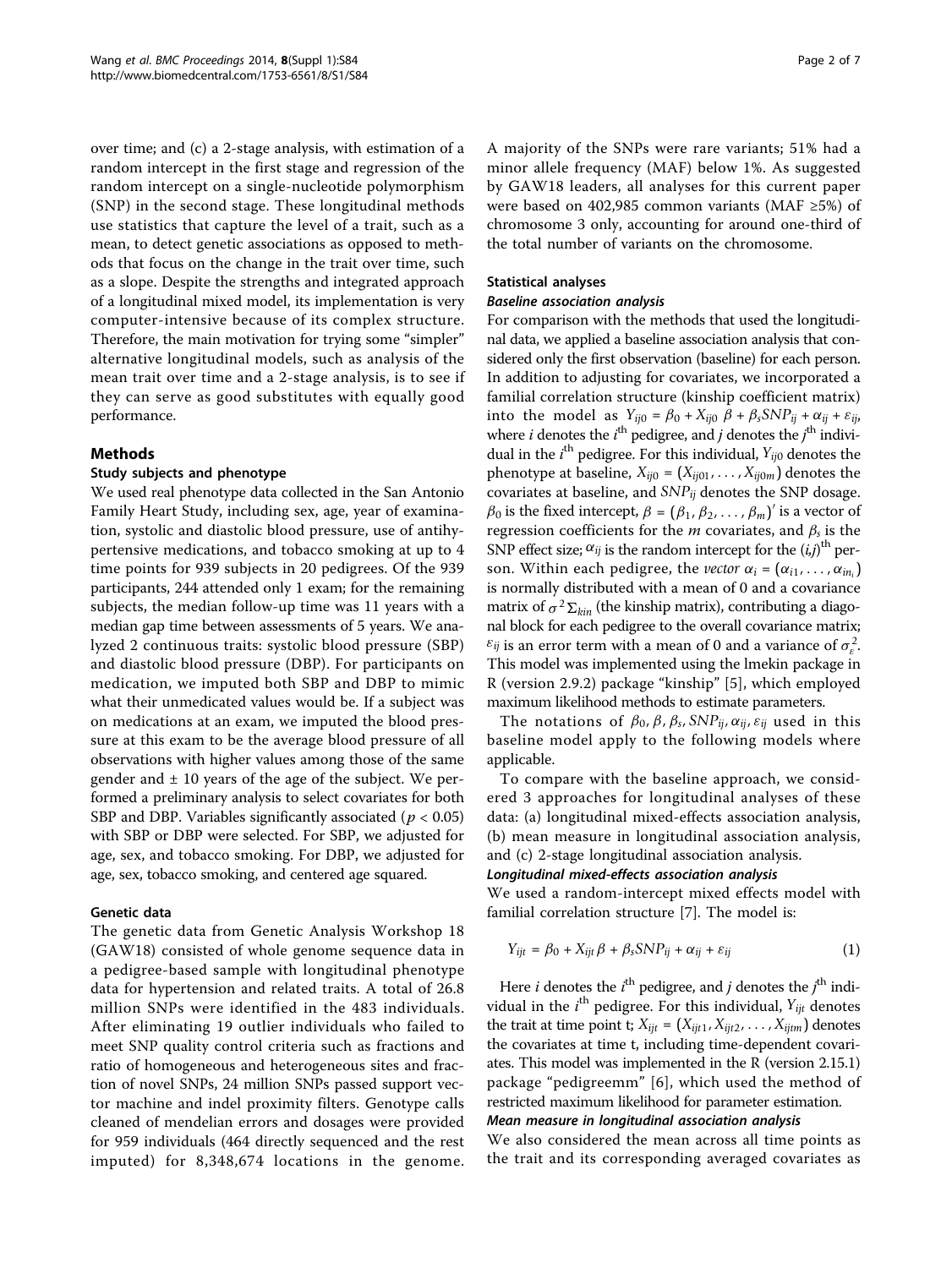one alternative for longitudinal association analysis. This model is:

$$
Y_{ij}^* = \beta_0 + X_{ij}^* \beta + \beta_s SNP_{ij} + \alpha_{ij} + \varepsilon_{ij}
$$
 (2)

Here *i* denotes the  $i^{\text{th}}$  pedigree, and *j* denotes the  $j^{\text{th}}$  individual in the  $i^{\text{th}}$  pedigree. For this individual,  $Y^*_{ij}$  denotes the mean trait across time. *X*<sup>∗</sup> *ij* = (*X*<sup>∗</sup> *ij*1, *X*<sup>∗</sup> *ij*2, ... , *X*<sup>∗</sup> *ijm*) denotes the covariates, which for time-dependent covariates is the average measure across time.

This model was implemented using the function lmekin in R (version 2.9.2) package "kinship" [[5](#page-6-0)], using maximum likelihood methods to estimate parameters.

## Two-stage longitudinal association analysis

Another longitudinal approach employs a 2-stage strat-egy [[4\]](#page-6-0). In the first stage, a random intercept,  $\alpha_{ij}$  as the level of the trait for each person was generated from a growth curve model:

$$
Y_{ijt} = \beta_{10} + X_{ijt}\beta + \alpha_{ij} + \varepsilon_{ij}
$$
 (4)

Here *i* denotes the  $i^{\text{th}}$  pedigree, and *j* denotes the  $j^{\text{th}}$  individual in the  $i^{\text{th}}$  pedigree. For this individual,  ${\rm Y}_{\text{ijt}}$  denotes the trait at time point t.  $X_{ijt} = (X_{ijt1}, X_{ijt2}, \dots, X_{ijtm})$ denotes the covariates including time-dependent covariates.  $\beta_{10}$  is the fixed intercept of the first stage;  $\alpha_{ij}$  is the random intercept. As above, the covariance structure of  $\alpha_{ij}$  is  $\sigma^2 \Sigma_{\text{kin}}$ , which contributes a diagonal block for each pedigree to the overall covariance matrix.

In the second stage, random intercept  $\alpha_{ij}$  is treated as the "new" trait and regressed on a SNP as follows:

$$
\alpha_{ij} = \beta_{20} + \beta_s SNP_{ij} + \gamma_{ij} + \varepsilon_{ij}
$$
 (5)

Here  $\text{SNP}_{ij}$  denotes the SNP dosage.  $\beta_{20}$  is the intercept of the second stage;  $\beta_s$  is the SNP effect size;  $\varepsilon_{ij}$  is an error term with a mean of 0 and a variance of  $\sigma_{\varepsilon}^2$   $\gamma_{ij}$  is the random intercept that adjusts for the familiar correlation of  $\alpha_{ij}$ ; and, similarly, the vector  $\gamma_i = (\gamma_{i1}, \dots, \gamma_{in_i})$  is normally distributed with a mean of 0 and a covariance matrix of  $\sigma^2_\gamma \Sigma_{kin}$ , contributing a diagonal block for each pedigree to the overall covariance matrix.

Gauderman et al [[4\]](#page-6-0) pointed out that a mean-based statistic is more powerful to detect a genetic association than a slope-based statistic (eg, a random slope). So here we adopted the random intercept of the first stage rather than the random slope as the "trait" in the second stage. The first-stage model was implemented using lmekin of the R (version 2.15.1) package "coxme" [[6\]](#page-6-0), which could handle more than 1 random effect; the second-stage model was implemented using lmekin of the R (version 2.9.2) package "kinship"[[5](#page-6-0)], which adopted a faster computing algorithm. Both packages used maximum likelihood in parameter estimation.

#### Power and type I error

We conducted power calculations for all 4 methods and evaluated type I error by means of the genomic control value. We chose the variant (chromosome 3: 47956424) on gene MAP4, the top variant influencing simulated SBP and DBP, as the functional variant for power calculations. To determine power, we tested the null hypothesis that the trait SBP was not associated with the functional variant, versus the alternative hypothesis that it is associated. Therefore, results would be considered statistically significant if the  $p$  value obtained using the analysis methods fell below a predetermined threshold. Here we divided the significance level 0.05 by the approximate number (25,676) of independent SNPs on chromosome 3 to adjust for multiple testing. We used PLINK ([http://pngu.mgh.harvard.edu/~purcell/plink/](http://pngu.mgh.harvard.edu/~purcell/plink)) [[8\]](#page-6-0) to prune out SNPs on chromosome 3 where the pairwise linkage disequilibrium was 0.2 or greater, and 25,676 SNPs remained. For each of the 4 methods, the estimated power was the proportion of replicates in which the method detected a significant association between the trait and the functional variant.

For each of the 4 methods, genomic control value was used to assess the extent of the inflation of type I error, based on the  $p$  value of common variants on chromosome 3.

## Results

## Association analysis of real data

For SBP, there were no shared results in the top 10 hits between the baseline approach and the other 3 longitudinal methods (Table [1\)](#page-3-0). Some shared genes identified by the longitudinal methods were FGF12 and FHIT. The mean measure and 2-stage methods yielded similar results. For DBP, the 3 longitudinal methods yielded consistent results (as shown in Figure [1,](#page-4-0) right side): the top 10 hits came from the same gene (CACNA2D3 in Table [2](#page-5-0); eg, SNP 3\_54748234 has a p value of 2.65  $\times$  10<sup>-7</sup>), with SNPs nearly reaching a Bonferroni significance threshold. This gene was also found using the baseline method but was less significant (rank = [2](#page-5-0),  $p = 2.76E-05$  in Table 2).

## Power and type I error

Power was computed to assess the baseline method and the 3 longitudinal methods (Table [3\)](#page-6-0). The 3 longitudinal methods had at least 10.5% higher power than the baseline method. Among the longitudinal methods, the power of both mean measure and 2-stage methods was comparable (41% and 40.5%, respectively) and substantially higher than that of the linear mixed-effects (LME) method (32.5%). None of the 4 methods showed elevated type I error because the genomic control value ranged from about 0.98 to 1.034.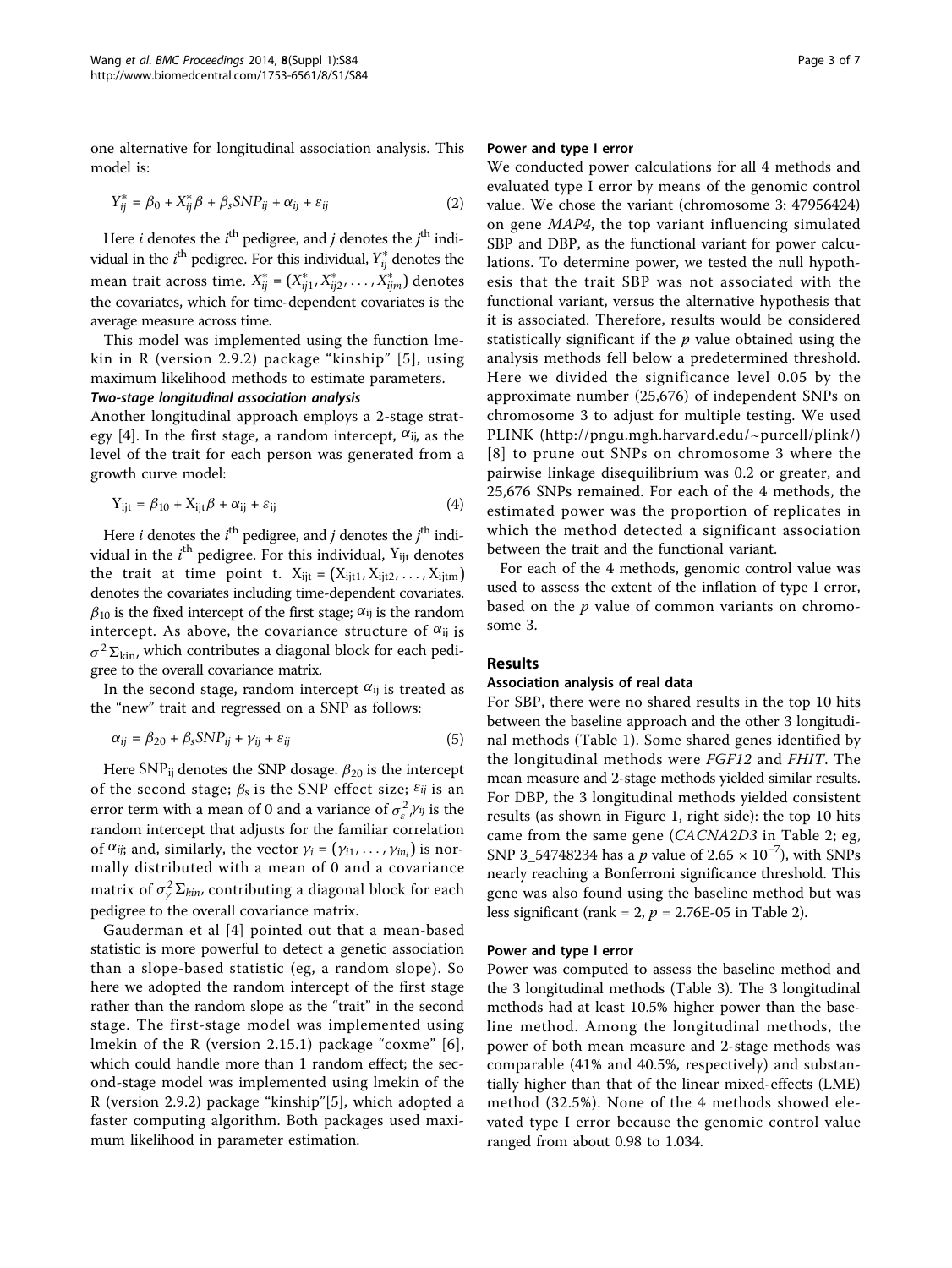| <b>Baseline</b>   |                |                   |                   |                          | Longitudinal                             |                     |      |                        |                                                | Mean measure      |                |      |                        |                          | Two-stage                                   |                |      |                               |                     |
|-------------------|----------------|-------------------|-------------------|--------------------------|------------------------------------------|---------------------|------|------------------------|------------------------------------------------|-------------------|----------------|------|------------------------|--------------------------|---------------------------------------------|----------------|------|-------------------------------|---------------------|
| <b>SNP</b>        | Effect<br>size | <b>SE</b>         | P                 | Closest*<br>genes        | <b>SNP</b>                               | Effect SE P<br>size |      |                        | Closest*<br>genes                              | <b>SNP</b>        | Effect<br>size | SE P |                        | Closest*<br>genes        | <b>SNP</b>                                  | Effect<br>size | SE P |                               | Closest*<br>genes   |
| 3 149871159 5.31  |                | 1.22              | $1.63E -$<br>05   |                          | LOC646903, 3 106220130                   | $-4.36$             |      | 1.02 2.16E-<br>05      | LOC100302640 3_106220130                       |                   | $-4.68$        | 1.05 | $9.16E -$<br>06        | <b>BCHE</b>              | 3_165046920 2.96                            |                | 0.68 | $1.33E -$<br>0 <sub>5</sub>   | SLITRK3             |
| 3 133160911 4.02  |                |                   | 0.93 1.83E-<br>05 | BFSP2                    | 3 113652027 3.77                         |                     |      | 0.89 2.34E-<br>05      | <b>GRAMD1C</b>                                 | 3_106220437 -4.65 |                | 1.05 | 1.06E-<br>05           | FGF12                    | 3 59966975                                  | 2.52           |      | 0.58 1.59E- <b>FHIT</b><br>05 |                     |
| 3 149894219 5.10  |                |                   | 0 <sub>5</sub>    |                          | 1.22 3.41E- LOC646903, 3 106217172 -4.33 |                     |      | 05                     | 1.03 2.57E- LOC100302640 3_106217172 -4.66     |                   |                |      | 05                     | 1.05 1.07E- FGF12        | 3_192240010 -3.67                           |                |      | 05                            | 0.86 2.14E- FGF12   |
| 3_122390279 5.24  |                |                   | 05                | 1.26 3.65E- PARP14       | 3_165046920 4.21                         |                     |      | 05                     | 1.00 2.82E- SLITRK3                            | 3_106218053 -4.62 |                | 1.07 | 05                     | 1.64E- FHIT              | 3_192239815 -3.81                           |                |      | 05                            | $0.90$ 2.31E- FGF12 |
| 3 57173021        | 3.87           |                   | 05                | 0.93 3.75E- IL17RD       | 3_106220437 -4.29                        |                     |      | 05                     | 1.02  2.89E-  LOC100302640  3_106219390  -4.62 |                   |                | 1.07 | 1.64E-<br>05           | DOCK3                    | 3_50996289                                  | 4.18           | 0.99 | 0 <sub>5</sub>                | 2.55E- DOCK3        |
| 3_120020489 3.73  |                | 0.90 <sub>1</sub> | 3.95E-<br>05      | <i>LRRC58</i>            | 3 59966975                               | 3.58                | 0.86 | $3.15E -$<br>05        | <b>FHIT</b>                                    | 3 106231571 -4.54 |                |      | 1.05 1.71E- BCHE<br>05 |                          | 3_165049274 2.75                            |                | 0.66 | $3.35E -$<br>0 <sub>5</sub>   | SLITRK3             |
| 3 120023242 3.73  |                | 0.90 <sub>1</sub> | 05                | 3.95E- LRRC58            | 3 192239815 -5.47                        |                     | 1.31 | $3.20E -$<br>05        | <b>FGF12</b>                                   | 3 106232849 -4.51 |                | 1.05 | 05                     | 1.86E- BCHE              | 3 165046402 2.71                            |                |      | 05                            | 0.66 4.21E- SLITRK3 |
| 3 108188993 -3.77 |                | 0.91              | 05                | 4.00E- <b>MYH15</b>      | 3 192240010 -5.28                        |                     |      | 05                     | 1.27 3.27E- FGF12                              | 3 106220258 -4.39 |                |      | 05                     |                          | 1.02 1.86E- <b>ZNF385D</b> 3_165053404 2.63 |                |      | 05                            | 0.66 6.83E- SLITRK3 |
| 3 140640076 7.59  |                |                   | 1.84 4.08E-<br>05 | SLC25A36                 | 3_72678387                               | $-4.30$             |      | 1.04 3.38E- SHQ1<br>05 |                                                | 3 106220368       | $-4.45$        |      | 05                     | 1.05 2.41E- <b>MYH15</b> | 3 21520730                                  | 4.60           |      | 1.16 7.82E-<br>05             | ZNF385D             |
| 3 158228266 -4.87 |                |                   | 05                | 1.18 4.31E- <b>RSRC1</b> | 3_106218053 -4.28                        |                     |      | 05                     | 1.04  4.20E-    LOC100302640  3  72678387      |                   | $-4.53$        | 1.07 | 05                     | 2.56E- BCHE              | 3 113652027 2.40                            |                | 0.60 | 7.94E-<br>05                  | <b>GRAMD1C</b>      |

<span id="page-3-0"></span>Table 1 TOP 10 hits of SBP on chromosome 3 across the baseline method and the 3 longitudinal methods

\*In the field "closest genes"; a bold gene name indicates that the SNP on the same row is right on that gene.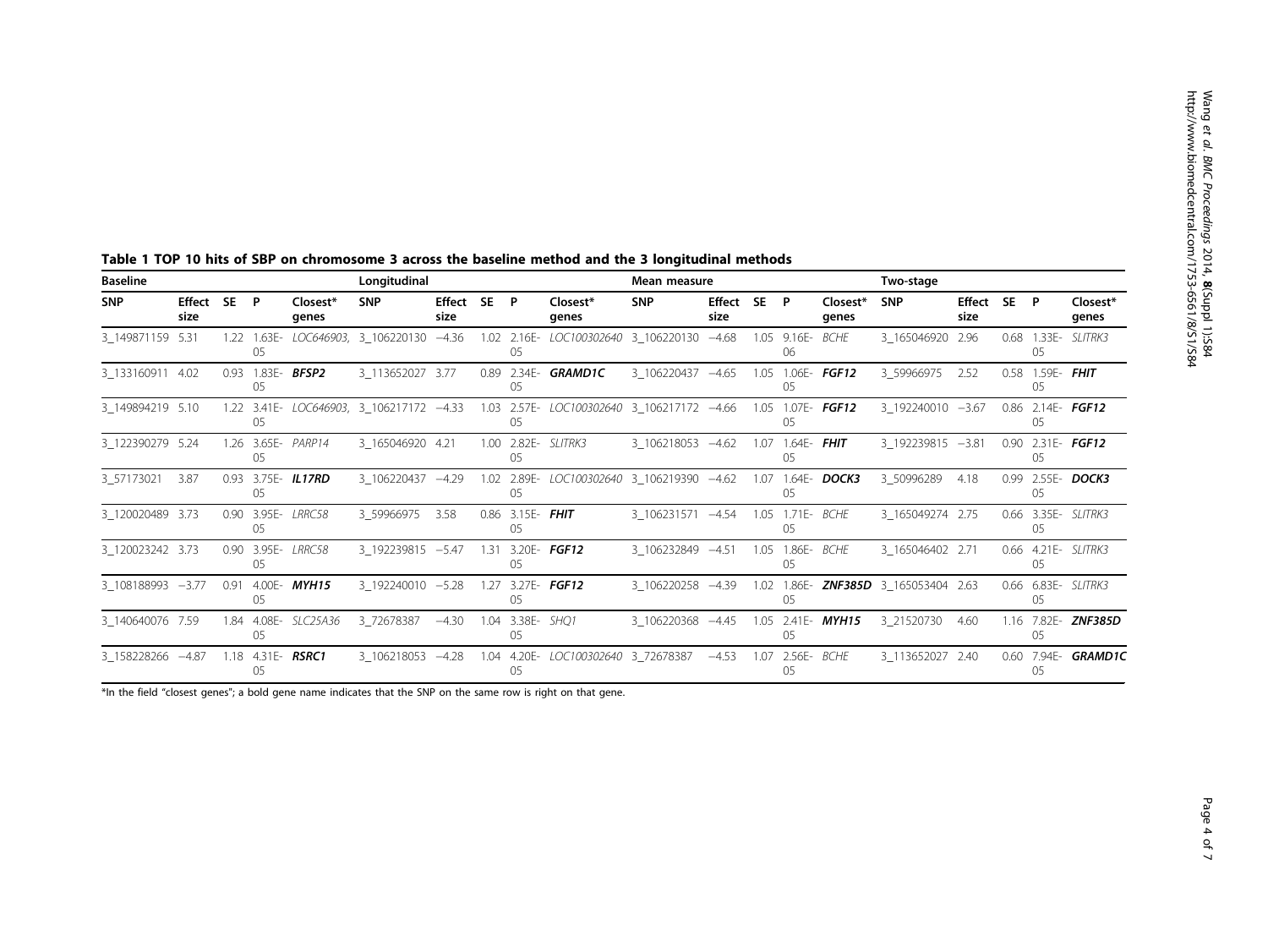<span id="page-4-0"></span>

## Discussion and conclusions

For both traits, the genes identified by the 3 longitudinal methods were consistent, but different from those found with the baseline approach. From the perspective of computational time, the mean measure and 2-stage

methods were more computer efficient than the LME method. Furthermore, these 2 longitudinal methods were more powerful than the LME method. These 2 methods can act as efficient and powerful "substitutes" for LME. The mean measure method worked as well as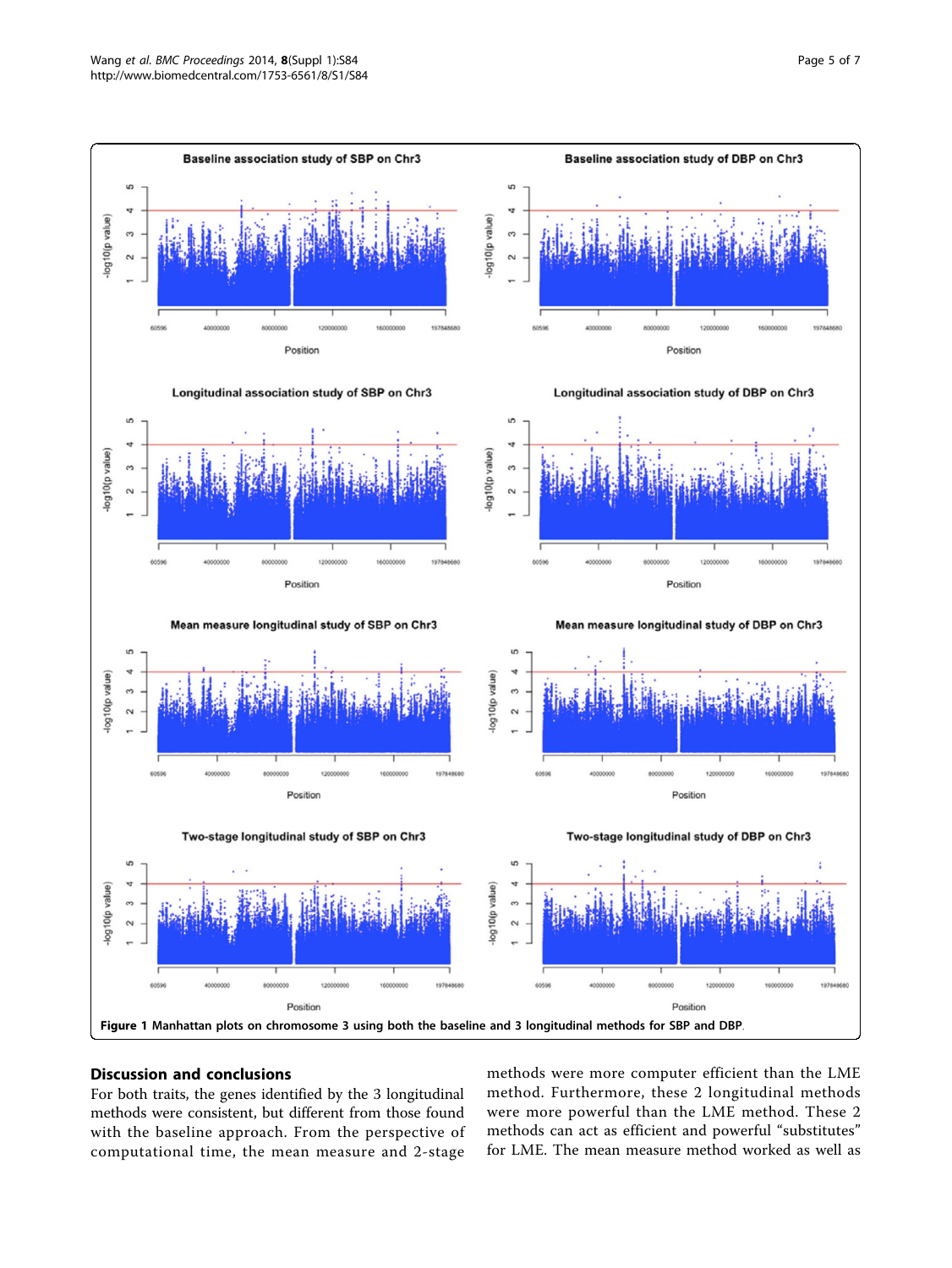| <b>Baseline</b>      |                       |      |                         |                              | Longitudinal                                    |                     |    |                   | Mean-measure                          |                |      |                   |                   | Two-stage                                      |                       |      |    |                             |
|----------------------|-----------------------|------|-------------------------|------------------------------|-------------------------------------------------|---------------------|----|-------------------|---------------------------------------|----------------|------|-------------------|-------------------|------------------------------------------------|-----------------------|------|----|-----------------------------|
| <b>SNP</b>           | <b>Effect</b><br>size | SE P |                         | Closest*<br>genes            | <b>SNP</b>                                      | Effect SE P<br>size |    | Closest*<br>genes | <b>SNP</b>                            | Effect<br>size | SE P |                   | Closest*<br>genes | <b>SNP</b>                                     | <b>Effect</b><br>size | SE P |    | Closest*<br>genes           |
| 3 164797024 4.98     |                       |      | 1.17 2.48E-05 <b>SI</b> |                              | 3 54748234 2.20                                 |                     | 07 |                   | 0.43 2.65E- CACNA2D3 3 54748234 2.23  |                |      | 07                |                   | 0.44 3.73E- CACNA2D3 3 54757032 1.10           |                       |      | 07 | 0.21 1.83E- <b>CACNA2D3</b> |
| $3\,54748368 - 2.15$ |                       |      |                         |                              | 0.51  2.76E-05 <b>CACNA2D3</b> 3_54757032  2.21 |                     | 07 |                   | 0.43 3.21E- CACNA2D3 3 54757032 2.22  |                |      | 07                |                   | 0.44 5.77E- CACNA2D3 3 54748234 1.11           |                       | 0.21 | 07 | 2.39E- <b>CACNA2D3</b>      |
| 3 124142019 2.85     |                       |      | 0.69 4.62E-05 KALRN     |                              | 3_54748368 -2.15                                |                     |    |                   | 0.42 3.84E- CACNA2D3 3_54748368 -2.17 |                |      | 07                |                   | 0.43 6.80E- CACNA2D3 3_54793253 1.05           |                       | 0.21 | 07 | 6.86E- <b>CACNA2D3</b>      |
| 3 186144694 -3.17    |                       |      |                         |                              | 0.78  5.83E-05  LOC253573  3_54784952  2.11     |                     |    |                   | 0.43 7.90E- CACNA2D3 3_54793253 2.09  |                |      | 06                |                   | 0.43 1.67E- CACNA2D3 3_54799449 1.05           |                       | 0.21 | 07 | 7.79E- <b>CACNA2D3</b>      |
| 3 38845381           | $-3.68$               |      | 0.91 6.06E-05 SCN10A    |                              | 3 54793253 2.08                                 |                     | 07 |                   | 0.42 9.59E- CACNA2D3 3 54784952 2.09  |                |      | 06                |                   | 0.44 2.05E- CACNA2D3 3 54784952 1.05           |                       | 0.21 | 07 | 7.90E- <b>CACNA2D3</b>      |
| 3 186209848 -3.05    |                       |      |                         | 0.78  0.000107  LOC253573    | 3 54779240 2.08                                 |                     | 06 |                   | 0.43 1.04E- CACNA2D3 3 54799449 2.09  |                |      | 06                |                   | 0.44 2.31E- <b>CACNA2D3</b> 3_54748368 $-1.05$ |                       | 0.21 | 07 | 8.15E- <b>CACNA2D3</b>      |
| 3_87619500           | 2.32                  |      | 0.60 0.000109 POU1F1    |                              | 3_54756448 -2.10                                |                     | 06 |                   | 0.43 1.07E- CACNA2D3 3_54756448 -2.09 |                |      | 06                |                   | 0.44 2.35E- CACNA2D3 3_54779240 1.03           |                       |      | 07 | 0.21 9.61E- <b>CACNA2D3</b> |
| 3 177961323 -2.05    |                       |      |                         | 0.53 0.000115 KCNMB2-<br>IT1 | 3 54756196 2.06                                 |                     | 06 |                   | 0.43 1.46E- CACNA2D3 3 54756196 2.08  |                |      | 0.44 2.48E-<br>06 |                   | <b>CACNA2D3</b> 3 54807320 1.03                |                       | 0.21 | 07 | 9.67E- <b>CACNA2D3</b>      |
| 3 72651668           | 2.05                  |      | 0.53 0.000132 SHQ1      |                              | 3 54793450 -2.07                                |                     | 06 |                   | 0.43 1.57E- CACNA2D3 3 54747244 2.07  |                |      | 06                |                   | 0.44 2.65E- CACNA2D3 3 54756196 1.03           |                       | 0.21 | 06 | 1.26E- <b>CACNA2D3</b>      |
| 3 186149493 -3.04    |                       |      |                         |                              | 0.79  0.000134  LOC253573  3  54740011  2.05    |                     | 06 |                   | 0.43 1.75E- CACNA2D3 3 54740011 2.07  |                |      | 06                |                   | 0.44 2.67E- CACNA2D3 3 54799706 1.02           |                       | 0.21 | 06 | 1.27E- <b>CACNA2D3</b>      |

<span id="page-5-0"></span>Table 2 TOP 10 hits of DBP on chromosome 3 across the baseline method and the 3 longitudinal methods

\*In the field "closest genes"; a bold gene name indicates that the SNP on the same row is right on that gene.